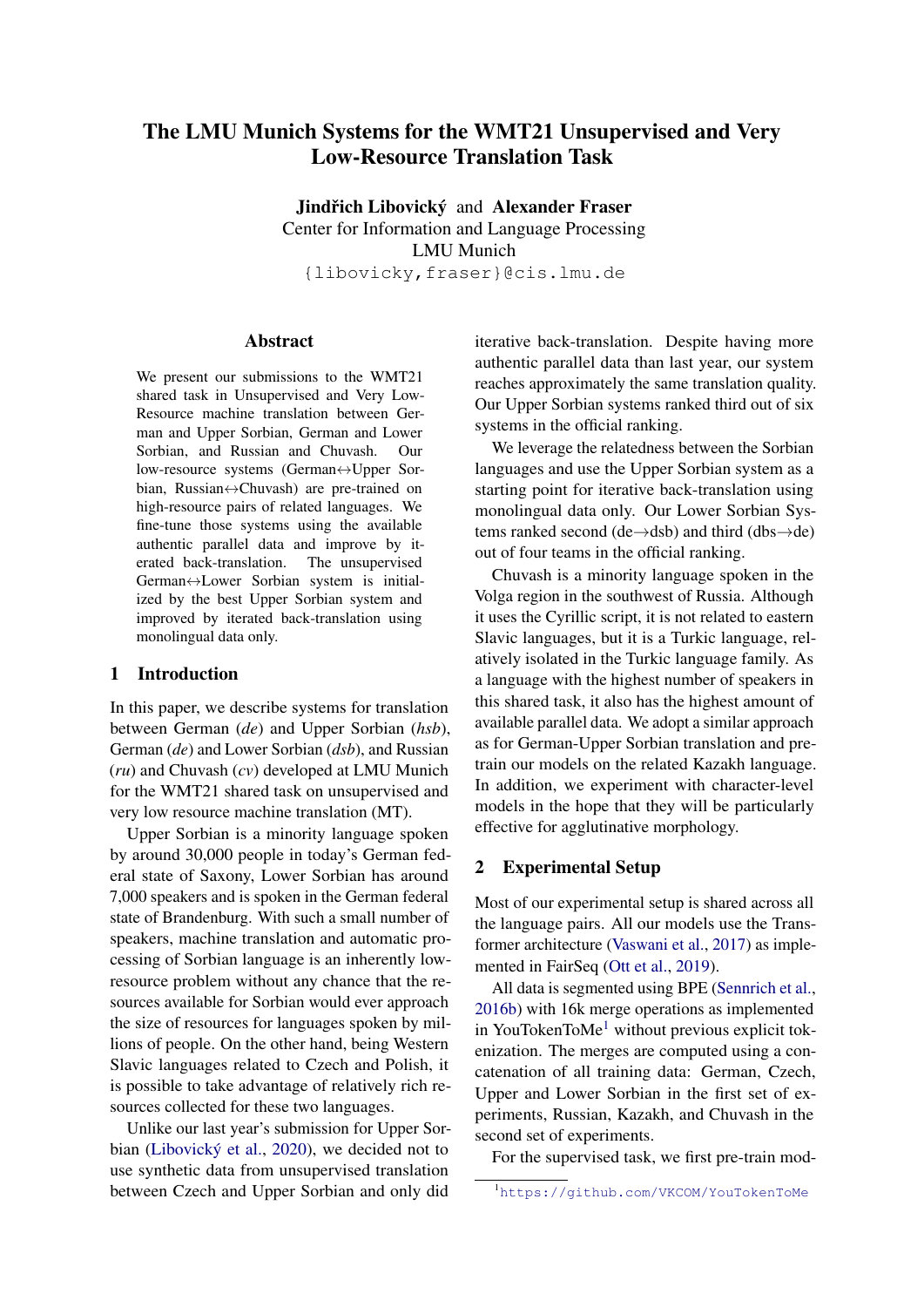<span id="page-1-3"></span>

Figure 1: A diagram of the training procedure of the German↔Upper/Lower Sorbian systems. Gray dashed arrows  $(-\rightarrow)$  denote model initialization, solid black arrows  $(\rightarrow)$  denote syntetic data generation by back-translation.

els on high-resource related languages: Russian-Kazakh for Chuvash and German-Czech for Upper Sorbian. We first train Transformer Base models on authentic data. These systems are used to generate back-translation [\(Sennrich et al.,](#page-5-2) [2016a\)](#page-5-2) of monolingual data. Using tagged back-translation [\(Caswell et al.,](#page-4-2) [2019\)](#page-4-2), we trained Transformer Big models for German↔Czech and Russian↔Kazakh translation. All back-translation steps use sampling and simple length-based filtering as proposed by [Edunov et al.](#page-4-3)  $(2018)^2$  $(2018)^2$  $(2018)^2$ . We upsample the authentic parallel data to match the size of the synthetic data.

We keep most default hyperparameters from the predefined architectures in FairSeq (transformer for the Base model, transformer wmt en de big t2t for the Big model. The batch size is 6k tokens for the Base models, 2k tokens for Big models on a single GPU, Because we always start with high-resource training, we keep the dropout on the standard value of 0.1.

We use these models to initialize the weights [\(Nguyen and Chiang,](#page-4-4) [2017;](#page-4-4) [Kocmi and Bojar,](#page-4-5) [2018\)](#page-4-5) of the supervised low-resource models without restarting the optimizer. Because the learning rate is already low at that stage of training, we do not need to change the dropout to prevent overfitting. First, we train the supervised models using the authentic parallel data only, then we continue with iterated back-translation. The best Upper Sorbian-to-German model is used to translate Lower Sorbian monolingual data into German. In the next steps, we continue with a standard iterative back-translation procedure for unsupervised neural machine translation [\(Artetxe et al.,](#page-4-6) [2018;](#page-4-6) [Lample](#page-4-7) [et al.,](#page-4-7) [2018\)](#page-4-7).

Our final submission is an ensemble (with the vote strategy) of the best-scoring systems in the process of iterated back-translation. Language-pairspecific descriptions and results are discussed in the following sections.

We evaluate our systems using the BLEU Score [\(Papineni et al.,](#page-5-3) [2002\)](#page-5-3), chrF score (Popović, [2015\)](#page-5-4) as implemented in SacreBLEU [\(Post,](#page-5-5) [2018\)](#page-5-5).[3](#page-1-1) Further, we evaluate the models using BERTScore [\(Zhang et al.,](#page-5-6) [2020\)](#page-5-6) [4](#page-1-2) with XLM-RoBERTa Large [\(Conneau et al.,](#page-4-8) [2020\)](#page-4-8) as an underlying model for German and Russian and mBERT [\(Devlin et al.,](#page-4-9) [2019\)](#page-4-9) for Chuvash. Similar to the official task evaluation, we also report for each system the number of significantly worse systems in each metric at the significance level 0.95 with bootstrap resampling [\(Koehn,](#page-4-10) [2004\)](#page-4-10) with 1k samples. For each metric, each system receives one point for each system it significantly outperforms in the metric at the significance level of 0.95.

### 3 German  $\leftrightarrow$  Upper Sorbian

**Pre-training.** For training the German $\leftrightarrow$ Czech systems, we followed the same setup as in our last year's submission [\(Libovický et al.,](#page-4-0) [2020\)](#page-4-0). We used all parallel datasets from the Opus project [\(Tiedemann,](#page-5-7) [2012\)](#page-5-7), which was 15.4M sentences after filtering by length and language identity. We trained a Transformer Base model on this data and used this model to generate back-translation. We used 20M Czech and 20M German sentences from the WMT News Crawl. We mix the back-translated and authentic parallel data one-to-one and train Transformer Big models on it.

<span id="page-1-0"></span><sup>&</sup>lt;sup>2</sup>We re-used the published code  $https://$ [github.com/pytorch/fairseq/tree/master/](https://github.com/pytorch/fairseq/tree/master/examples/backtranslation) [examples/backtranslation](https://github.com/pytorch/fairseq/tree/master/examples/backtranslation).

<span id="page-1-1"></span><sup>3</sup>BLEU score signature nrefs:1|case:mixed| eff:no|tok:13a|smooth:exp|version:2.0.0 chrF score signature nrefs:1|case:mixed|eff:yes| nc:6|nw:0|space:no|version:2.0.0

<span id="page-1-2"></span><sup>4</sup>[https://github.com/Tiiiger/bert\\_score](https://github.com/Tiiiger/bert_score)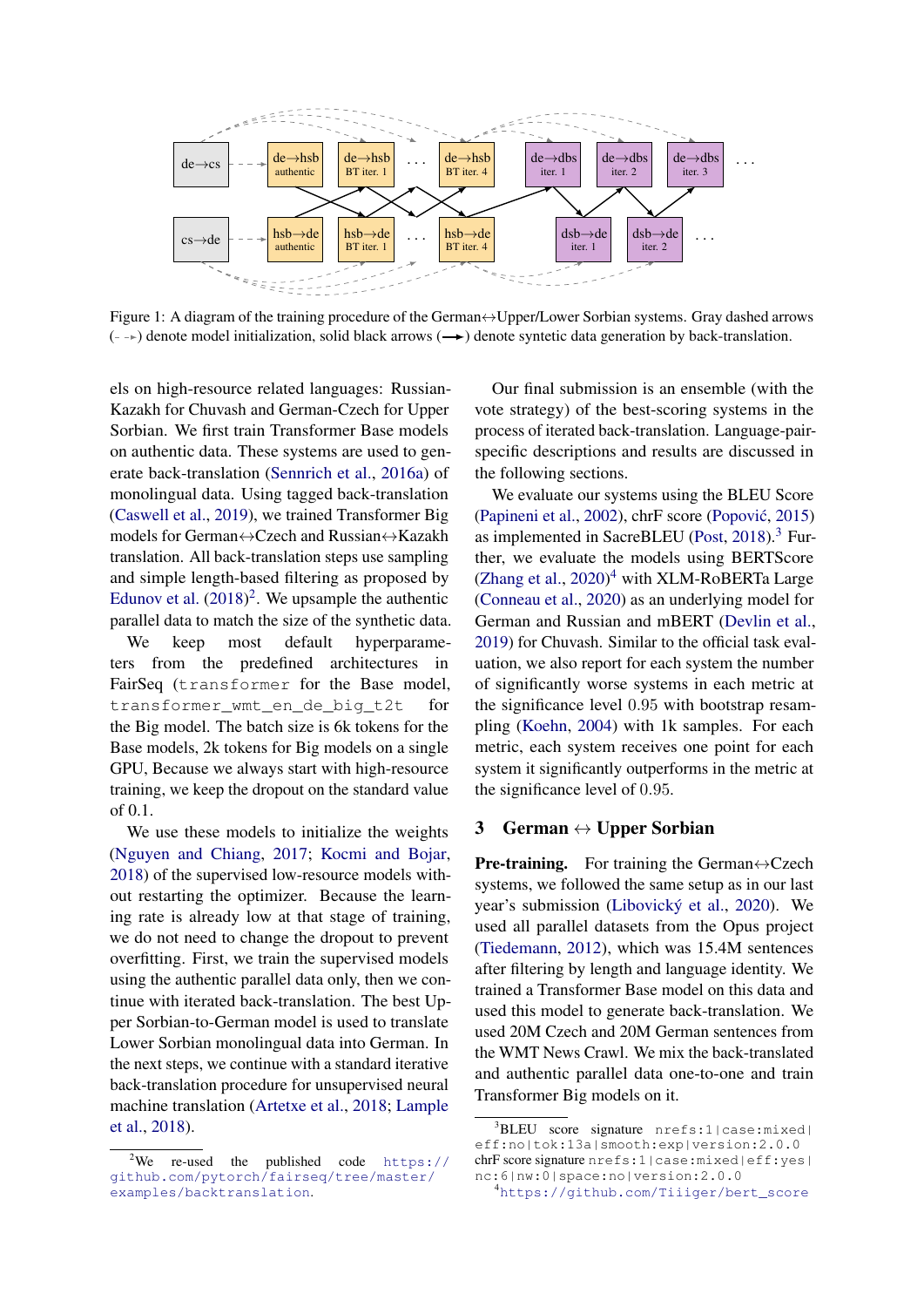<span id="page-2-0"></span>

|                     | $hsb \rightarrow de$ |                        |                        |                | $de \rightarrow hsh$   |                        |                  |  |
|---------------------|----------------------|------------------------|------------------------|----------------|------------------------|------------------------|------------------|--|
|                     | <b>BLEU</b>          | chrF                   | <b>BERTScore</b>       | Points         | <b>BLEU</b>            | chrF                   | Points           |  |
| Authentic data only | 53.4<br> 0           | .763<br> 0             | .933<br>$\overline{0}$ | $\overline{0}$ | 54.9<br> 0             | .769<br>$\overline{0}$ | $\boldsymbol{0}$ |  |
| BT iter 1           | 55.2<br> 0           | .773<br>$\overline{0}$ | .936<br>$\overline{1}$ | $\mathbf{1}$   | 56.4<br>$\overline{0}$ | .778<br>$\overline{0}$ | $\boldsymbol{0}$ |  |
| BT iter 2           | 55.8<br>$\Box$       | .777<br> 1             | .937<br> 2             | $\overline{4}$ | 56.5<br>$\overline{0}$ | .778<br>$\overline{0}$ | $\boldsymbol{0}$ |  |
| BT iter 3           | 55.8<br>$\Box$       | .777<br> 1             | .937<br>$\sqrt{3}$     | $\overline{5}$ | 56.2<br>$\overline{0}$ | .778<br>$\overline{0}$ | $\overline{0}$   |  |
| BT iter 4           | 56.1<br>$\Box$       | .779<br>$\Box$         | .938<br>$\sqrt{5}$     | 7              | 56.0<br>$\overline{0}$ | .776<br>$\overline{0}$ | $\overline{0}$   |  |
| Ensemble            | 56.2<br>$\vert$ 1    | .779<br> 1             | .938<br> 4             | 6              | 56.4<br> 0             | .779<br>$\overline{0}$ | $\boldsymbol{0}$ |  |

Table 1: Quantitative results of the German↔Upper Sorbian translation systems on the development test data.

Sorbian data. We used all Upper Sorbian data provided for the shared task, i.e., 148k parallel sentence pairs (this is 88k sentence pairs more than last year), we did not apply any filtering on the parallel dataset. The development validation and the development test set of 2k sentences were the same as the last year.

Back-translation. We used 15M German sentences from the WMT News Crawl and all available monolingual Upper Sorbian data, 696k sentences, for back-translation. We applied the same rule-based statistical fixing of hyphenation-related OCR errors as the last year [\(Libovický et al.,](#page-4-0) [2020,](#page-4-0) § 3.1). To better leverage the limited amount of monolingual data, we sample the Upper Sorbian translations  $5 \times$ . We iterated the back-translation 4 times, always initializing the model with the Czech-German models (see Figure [1\)](#page-1-3).

Results. The results are presented in Table [1.](#page-2-0) In the translation direction into German, the translation quality gradually increased between the backtranslation steps. In the opposite direction, the translation quality oscillated. We attribute this to a larger amount of authentic German sentences. Ensembling only has a negligible effect. Note also that for translation into Sorbian, no differences between the models are statistically significant. In the opposite direction, the BLEU and the chrF score only separate the systems into two clusters, whereas the differences among BERTScores are always significant in the bootstrap testing, even though the absolute score differences are smaller. The best system for translation into German is a single from the last iteration of back-translation despite scoring slightly worse in the BLEU score.

#### 4 German  $\leftrightarrow$  Lower Sorbian

Data. Because this is a purely unsupervised task, we did not use any Lower Sorbian parallel data.

<span id="page-2-1"></span>

|                      |                    | <b>BLEU</b>  | chrF         | <b>BERTScore</b> |
|----------------------|--------------------|--------------|--------------|------------------|
| $dsb \rightarrow de$ | Single<br>Ensemble | 33.7<br>33.8 | .606<br>.602 | .873<br>.874     |
| $de \rightarrow dsb$ | Single<br>Ensemble | 30.1<br>30.1 | .587<br>.588 |                  |

Table 2: Automatic scores for the best German↔Lower Sorbian Systems.

<span id="page-2-2"></span>

Figure 2: chrF scores during iterative back-translation for unsupervised German↔Lower Sorbian translation. The orange vertical lines denote 95%-confidence intervals using bootstrap resampling.

We used the same German monolingual data as we used for back-translation for Upper Sorbian. We use all the Lower Sorbian monolingual data, 145k sentences, provided by the organizers.

Iterative back-translation. Similarly to Upper Sorbian, we sample the back-translation of Lower Sorbian  $10\times$  for higher diversity in the training data.

Results. The final results are tabulated in Table [2.](#page-2-1) Figure [2](#page-2-2) shows the translation quality in terms of chrF score during back-translation iterations. Similar to Upper Sorbian, the direction into German that uses larger monolingual data tends to improve more smoothly than the opposite direction. Also, the ensembling of the three best-scoring systems only has a negligible effect. The single system and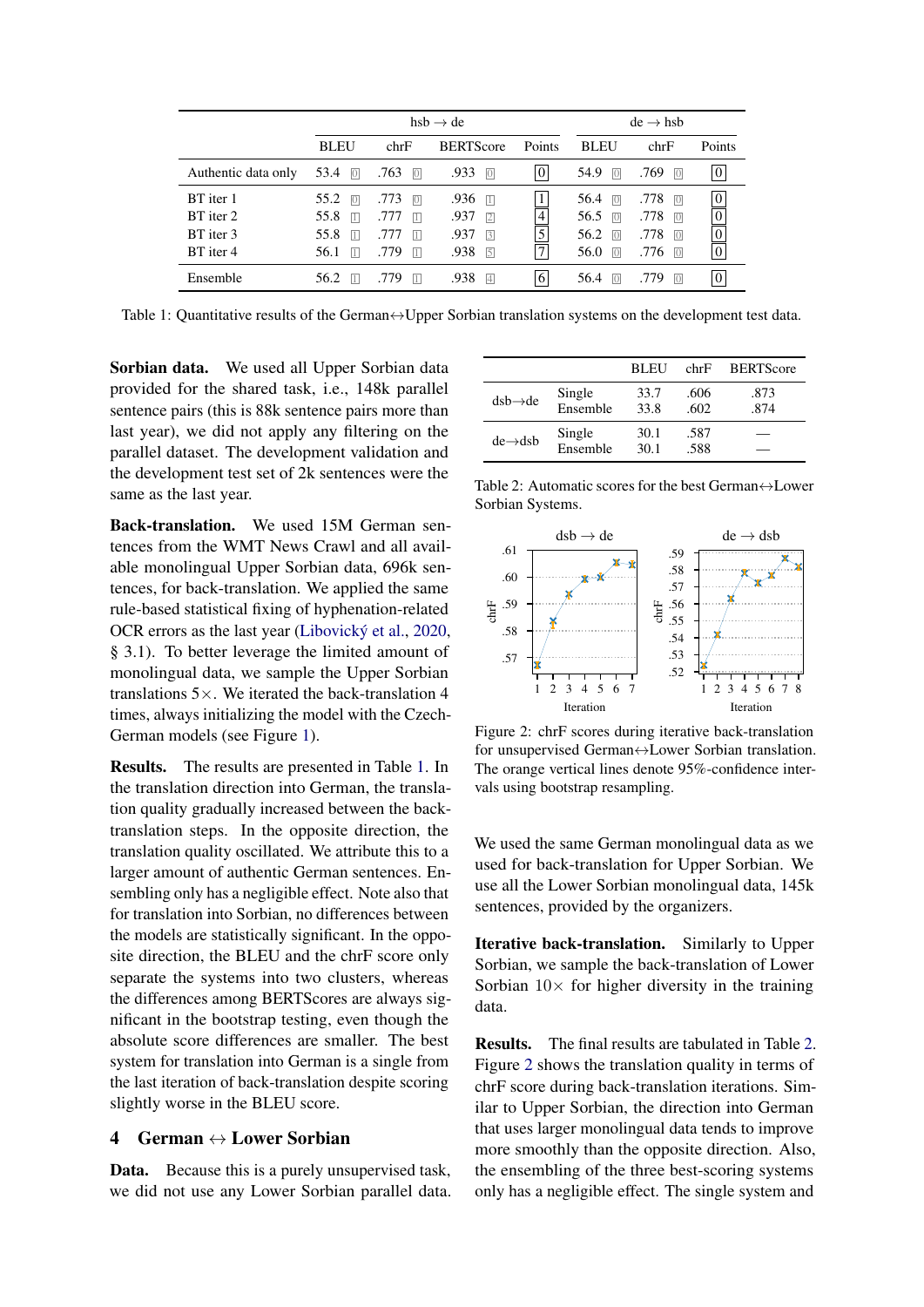<span id="page-3-0"></span>

|                                                  | $cv \rightarrow ru$                          |                                                  |                                         | $ru \rightarrow cv$ |                                                  |                                          |                                      |                                  |
|--------------------------------------------------|----------------------------------------------|--------------------------------------------------|-----------------------------------------|---------------------|--------------------------------------------------|------------------------------------------|--------------------------------------|----------------------------------|
|                                                  | <b>BLEU</b>                                  | chrF                                             | <b>BERTScore</b>                        | Points              | <b>BLEU</b>                                      | chrF                                     | <b>BERTScore</b>                     | Points                           |
| Authentic data only                              | 20.5<br>$\sqrt{2}$                           | .451<br>$\sqrt{2}$                               | $.847$ 3                                | 7                   | 18.4<br>$\overline{0}$                           | .486<br>$\sqrt{2}$                       | $.854$ 3                             | $\vert 5 \vert$                  |
| BT iteration 1<br>BT iteration 2                 | 19.1<br>$\overline{0}$<br>20.3<br>$\sqrt{2}$ | .443<br>$\sqrt{2}$<br>.450<br>$\sqrt{2}$         | $.846$ 2<br>$.848$ 4                    | $\overline{4}$<br>8 | 18.6<br>$\overline{0}$<br>18.5<br>$\overline{0}$ | .487<br>$\sqrt{2}$<br>.487<br>$\sqrt{2}$ | $.854$ 4<br>$.854$ 2                 | $\overline{6}$<br>$\boxed{4}$    |
| Ensemble of the two above                        | 20.0<br>$\sqrt{2}$                           | .450<br>$\sqrt{2}$                               | $.848$ 4                                | 8                   | 18.8<br>$\Box$                                   | .489<br>$\sqrt{2}$                       | $.855$ 5                             | $\boxed{8}$                      |
| BT iteration 1 to char<br>BT iteration 2 to char | 18.0<br> 0 <br>17.4<br> 0                    | .423<br>$\overline{0}$<br>.420<br>$\overline{0}$ | $.843$ $\Box$<br>.841<br>$\overline{0}$ | $\mathbf{0}$        | 16.9<br>$\overline{0}$<br>17.1<br>$\overline{0}$ | .457<br> 0 <br>.463<br> 0                | .850<br>$\sqrt{0}$<br>.851<br>$\Box$ | $\overline{0}$<br>$\overline{1}$ |
| Ensemble of the two above                        | 20.0<br>$\sqrt{2}$                           | .450<br>$\sqrt{2}$                               | $.848$ 4                                | 8                   | 18.9<br>$\Box$                                   | .490<br>$\sqrt{2}$                       | .855<br>$\overline{5}$               | $\vert 8 \vert$                  |

Table 3: Quantitative results of the Russian ↔ Chuvash translation systems on the development test data.

the ensemble do not significantly differ in any of the metrics.

### 5 Russian  $\leftrightarrow$  Chuvash

Pre-training. Similar to Upper Sorbian systems, we pre-train the systems on high-resource related language pair, Kazakh-Russian. We used the crawled Kazakh-Russian corpus of 5M sentence pairs published for WMT19 [\(Barrault et al.,](#page-4-11) [2019\)](#page-4-11) to train a Transformer Base model. We used these models to back-translation 3M Kazakh and 3M Russian sentences from the WMT News Crawl from the most recent years.

Chuvash data. We used all parallel data provided by the organizers, 717k sentence pairs, without any filtering. For back-translation, we used all 2.8M monolingual Chuvash sentences provided for the competition. For Russian, we used 18M monolingual sentences from the WMT News Crawl.

Back-translation. We ran two iterations of backtranslation. We sample from the model during backtranslation. We sampled 4 different translations for each Chuvash sentence to increase the training data diversity. We mix the authentic and synthetic parallel training data in the one-to-one ratio. All models are initialized by the Russian $\leftrightarrow$ Kazakh models.

Character models. We further experiment with finetuning the system to the character level. [Li](#page-4-12)[bovický and Fraser](#page-4-12) [\(2020\)](#page-4-12) managed to train a character-level system for another Turkic language, English-to-Turkish translation. Here, we test if this is a property of Turkic languages or an artifact of the dataset English-Turkish dataset. We follow [Libovický and Fraser](#page-4-12) [\(2020\)](#page-4-12) and finetune the subword model to the character level.



Figure 3: A diagram of the training procedure of the Russian $\leftrightarrow$ Chuvash. Gray dashed arrows ( $\rightarrow$ ) denote model initialization, solid black arrows  $(\rightarrow)$  denote syntetic data generation by back-translation.

Results. The results are presented in Table [3.](#page-3-0) Compared to other language pairs, back-translation had a surprisingly small effect on the translation quality. We suspect this result might be due to errors in data processing or signalize a need for a better data filtering technique. Model ensembling has no effect here. The character-level systems are on average 2 BLEU points worse than their subword counterparts, which is consistent with the results of character-level models on highresource languages [\(Libovický and Fraser,](#page-4-12) [2020\)](#page-4-12). Surprisingly, the character-level models seem to have much larger gains from model ensembling than the subword-based models. In fact, the ensemble of the character-level models is statistically indistinguishable from the best subword-based models.

## 6 Conclusions

We presented our systems for low-resourced translation between German and Upper Sorbian, unsu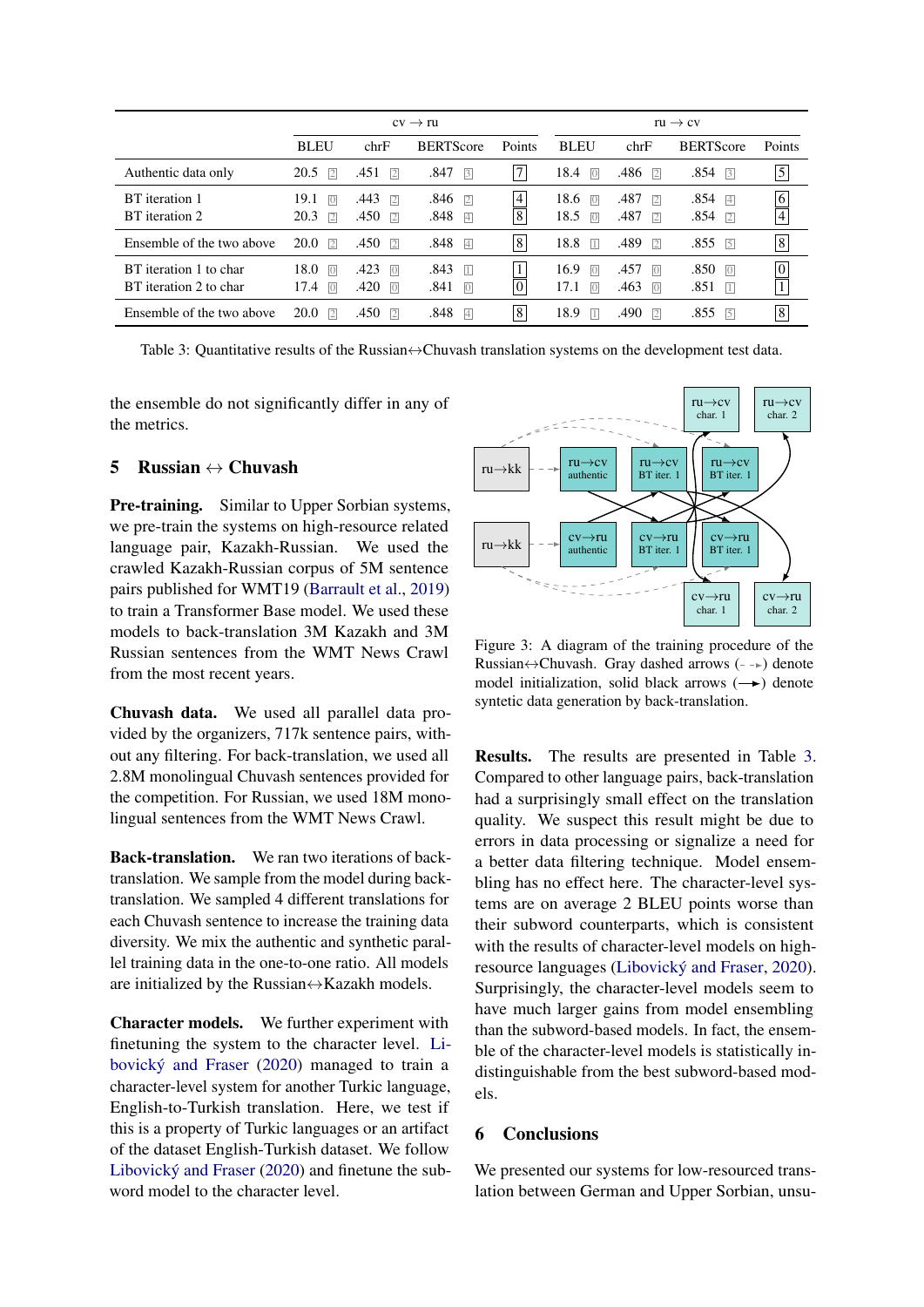pervised translation between German and Lower Sorbian, and translation between Chuvash and Russian.

Our systems used standard state-of-the-art techniques for low-resource and unsupervised machine translation but did not exhaust all available methods. Better results could be achieved using more monolingual data and by more careful filtering of the synthetic parallel data.

### Acknowledgments

This work was also supported by the European Research Council under the European Union's Horizon 2020 research and innovation program (grant agreement #640550) and by the DFG (grant FR 2829/4-1).

#### **References**

- <span id="page-4-6"></span>Mikel Artetxe, Gorka Labaka, Eneko Agirre, and Kyunghyun Cho. 2018. [Unsupervised neural ma](https://openreview.net/forum?id=Sy2ogebAW)[chine translation.](https://openreview.net/forum?id=Sy2ogebAW) In *6th International Conference on Learning Representations, ICLR 2018, Vancouver, BC, Canada, April 30 - May 3, 2018, Conference Track Proceedings*. OpenReview.net.
- <span id="page-4-11"></span>Loïc Barrault, Ondřej Bojar, Marta R. Costa-jussà, Christian Federmann, Mark Fishel, Yvette Graham, Barry Haddow, Matthias Huck, Philipp Koehn, Shervin Malmasi, Christof Monz, Mathias Müller, Santanu Pal, Matt Post, and Marcos Zampieri. 2019. [Findings of the 2019 conference on machine transla](https://doi.org/10.18653/v1/W19-5301)[tion \(WMT19\).](https://doi.org/10.18653/v1/W19-5301) In *Proceedings of the Fourth Conference on Machine Translation (Volume 2: Shared Task Papers, Day 1)*, pages 1–61, Florence, Italy. Association for Computational Linguistics.
- <span id="page-4-2"></span>Isaac Caswell, Ciprian Chelba, and David Grangier. 2019. [Tagged back-translation.](https://doi.org/10.18653/v1/W19-5206) In *Proceedings of the Fourth Conference on Machine Translation (Volume 1: Research Papers)*, pages 53–63, Florence, Italy. Association for Computational Linguistics.
- <span id="page-4-8"></span>Alexis Conneau, Kartikay Khandelwal, Naman Goyal, Vishrav Chaudhary, Guillaume Wenzek, Francisco Guzmán, Edouard Grave, Myle Ott, Luke Zettlemoyer, and Veselin Stoyanov. 2020. [Unsupervised](https://doi.org/10.18653/v1/2020.acl-main.747) [cross-lingual representation learning at scale.](https://doi.org/10.18653/v1/2020.acl-main.747) In *Proceedings of the 58th Annual Meeting of the Association for Computational Linguistics*, pages 8440– 8451, Online. Association for Computational Linguistics.
- <span id="page-4-9"></span>Jacob Devlin, Ming-Wei Chang, Kenton Lee, and Kristina Toutanova. 2019. [BERT: Pre-training of](https://doi.org/10.18653/v1/N19-1423) [deep bidirectional transformers for language under](https://doi.org/10.18653/v1/N19-1423)[standing.](https://doi.org/10.18653/v1/N19-1423) In *Proceedings of the 2019 Conference of the North American Chapter of the Association for Computational Linguistics: Human Language Technologies, Volume 1 (Long and Short Papers)*,

pages 4171–4186, Minneapolis, Minnesota. Association for Computational Linguistics.

- <span id="page-4-3"></span>Sergey Edunov, Myle Ott, Michael Auli, and David Grangier. 2018. [Understanding back-translation at](https://doi.org/10.18653/v1/D18-1045) [scale.](https://doi.org/10.18653/v1/D18-1045) In *Proceedings of the 2018 Conference on Empirical Methods in Natural Language Processing*, pages 489–500, Brussels, Belgium. Association for Computational Linguistics.
- <span id="page-4-5"></span>Tom Kocmi and Ondřej Bojar. 2018. [Trivial transfer](https://doi.org/10.18653/v1/W18-6325) [learning for low-resource neural machine translation.](https://doi.org/10.18653/v1/W18-6325) In *Proceedings of the Third Conference on Machine Translation: Research Papers*, pages 244–252, Brussels, Belgium. Association for Computational Linguistics.
- <span id="page-4-10"></span>Philipp Koehn. 2004. [Statistical significance tests](https://aclanthology.org/W04-3250) [for machine translation evaluation.](https://aclanthology.org/W04-3250) In *Proceedings of the 2004 Conference on Empirical Methods in Natural Language Processing*, pages 388– 395, Barcelona, Spain. Association for Computational Linguistics.
- <span id="page-4-7"></span>Guillaume Lample, Alexis Conneau, Ludovic Denoyer, and Marc'Aurelio Ranzato. 2018. [Unsupervised ma](https://openreview.net/forum?id=rkYTTf-AZ)[chine translation using monolingual corpora only.](https://openreview.net/forum?id=rkYTTf-AZ) In *6th International Conference on Learning Representations, ICLR 2018, Vancouver, BC, Canada, April 30 - May 3, 2018, Conference Track Proceedings*. OpenReview.net.
- <span id="page-4-12"></span>Jindřich Libovický and Alexander Fraser. 2020. [To](https://doi.org/10.18653/v1/2020.emnlp-main.203)[wards reasonably-sized character-level transformer](https://doi.org/10.18653/v1/2020.emnlp-main.203) [NMT by finetuning subword systems.](https://doi.org/10.18653/v1/2020.emnlp-main.203) In *Proceedings of the 2020 Conference on Empirical Methods in Natural Language Processing (EMNLP)*, pages 2572–2579, Online. Association for Computational Linguistics.
- <span id="page-4-0"></span>Jindřich Libovický, Viktor Hangya, Helmut Schmid, and Alexander Fraser. 2020. [The LMU Munich sys](https://aclanthology.org/2020.wmt-1.131)[tem for the WMT20 very low resource supervised](https://aclanthology.org/2020.wmt-1.131) [MT task.](https://aclanthology.org/2020.wmt-1.131) In *Proceedings of the Fifth Conference on Machine Translation*, pages 1104–1111, Online. Association for Computational Linguistics.
- <span id="page-4-4"></span>Toan Q. Nguyen and David Chiang. 2017. [Trans](https://aclanthology.org/I17-2050)[fer learning across low-resource, related languages](https://aclanthology.org/I17-2050) [for neural machine translation.](https://aclanthology.org/I17-2050) In *Proceedings of the Eighth International Joint Conference on Natural Language Processing (Volume 2: Short Papers)*, pages 296–301, Taipei, Taiwan. Asian Federation of Natural Language Processing.
- <span id="page-4-1"></span>Myle Ott, Sergey Edunov, Alexei Baevski, Angela Fan, Sam Gross, Nathan Ng, David Grangier, and Michael Auli. 2019. [fairseq: A fast, extensible](https://doi.org/10.18653/v1/N19-4009) [toolkit for sequence modeling.](https://doi.org/10.18653/v1/N19-4009) In *Proceedings of the 2019 Conference of the North American Chapter of the Association for Computational Linguistics (Demonstrations)*, pages 48–53, Minneapolis, Minnesota. Association for Computational Linguistics.